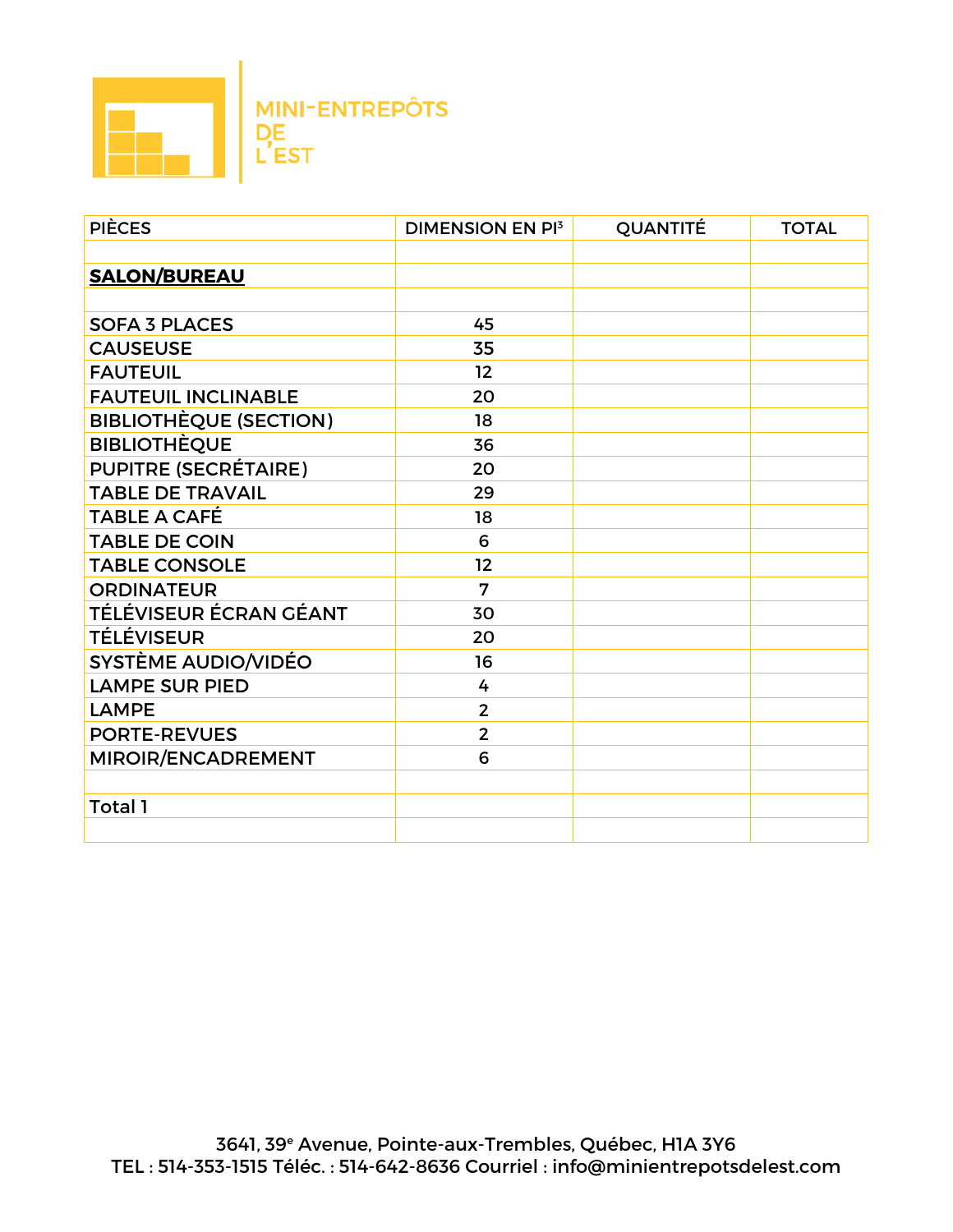

| <b>CUISINE/SALLE À MANGER</b> |    |  |
|-------------------------------|----|--|
|                               |    |  |
| <b>RÉFRIGÉRATEUR</b>          | 40 |  |
| <b>CONGÉLATEUR</b>            | 45 |  |
| <b>CUISINIÈRE</b>             | 25 |  |
| <b>FOUR ENCASTRABLE</b>       | 12 |  |
| <b>LAVE-VAISSELLE</b>         | 15 |  |
| <b>MICRO-ONDES</b>            | 6  |  |
| <b>REFROIDISSEUR D'EAU</b>    | 6  |  |
| TABLE DE SALLE À MANGER       | 10 |  |
| <b>DESSERTE</b>               | 7  |  |
| <b>CHAISE DE TABLE</b>        | 5  |  |
| <b>CHAISE BERÇANTE</b>        | 11 |  |
| <b>VAISSELIER</b>             | 40 |  |
| <b>TABOURET</b>               | 3  |  |
| <b>CHAISE HAUTE</b>           | 5  |  |
|                               |    |  |
|                               |    |  |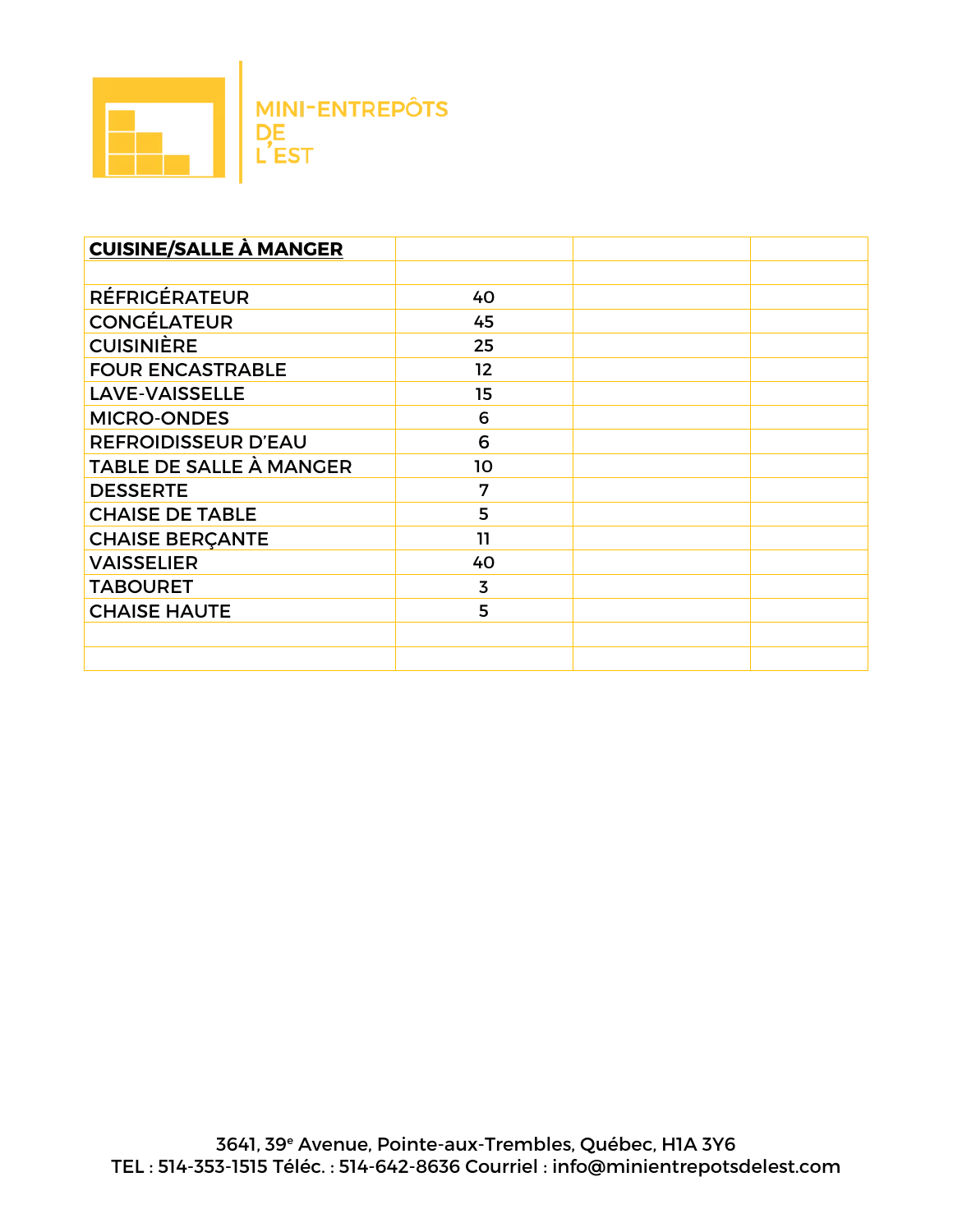

| <b>CHAMBRE À COUCHER</b>             |                |  |
|--------------------------------------|----------------|--|
|                                      |                |  |
| LIT TRÈS GRAND (KING)                | 75             |  |
| <b>LIT GRAND (QUEEN)</b>             | 60             |  |
| <b>LIT DOUBLE</b>                    | 45             |  |
| <b>LIT SIMPLE</b>                    | 30             |  |
| <b>COUCHETTE DE BÉBÉ</b>             | 15             |  |
| <b>ARMOIRE</b>                       | 36             |  |
| <b>BUREAU</b>                        | 50             |  |
| <b>COMMODE</b>                       | 32             |  |
| <b>COMMODE POUR ENFANT</b>           | 20             |  |
| <b>TABLE DE NUIT</b>                 | 5              |  |
| <b>TABLE À LANGER</b>                | 18             |  |
| <b>PARC POUR BÉBÉ</b>                | 6              |  |
| <b>COFFRE À JOUETS</b>               | 7              |  |
| <b>COFFRE À LINGE</b>                | 6              |  |
| <b>PATÈRE</b>                        | 5              |  |
|                                      |                |  |
| <b>Total 2</b>                       |                |  |
|                                      |                |  |
| <b>SALLE DE LAVAGE/ENTRETIEN</b>     |                |  |
|                                      |                |  |
| <b>LAVEUSE</b>                       | 20             |  |
| <b>SÉCHEUSE</b>                      | 20             |  |
| <b>MACHINE À COUDRE</b>              | 3              |  |
| MEUBLE DE MACHINE À<br><b>COUDRE</b> | 10             |  |
| PLANCHE À REPASSER                   | 5              |  |
| <b>ASPIRATEUR</b>                    | $\overline{3}$ |  |
| <b>SÉCHOIR</b>                       | $\overline{2}$ |  |
| <b>BALAI/MOPPE</b>                   | ı              |  |
| <b>VENTILATEUR</b>                   | $\overline{2}$ |  |
| <b>CLIMATISEUR</b>                   | 5              |  |
|                                      |                |  |
| Total 3                              |                |  |
|                                      |                |  |